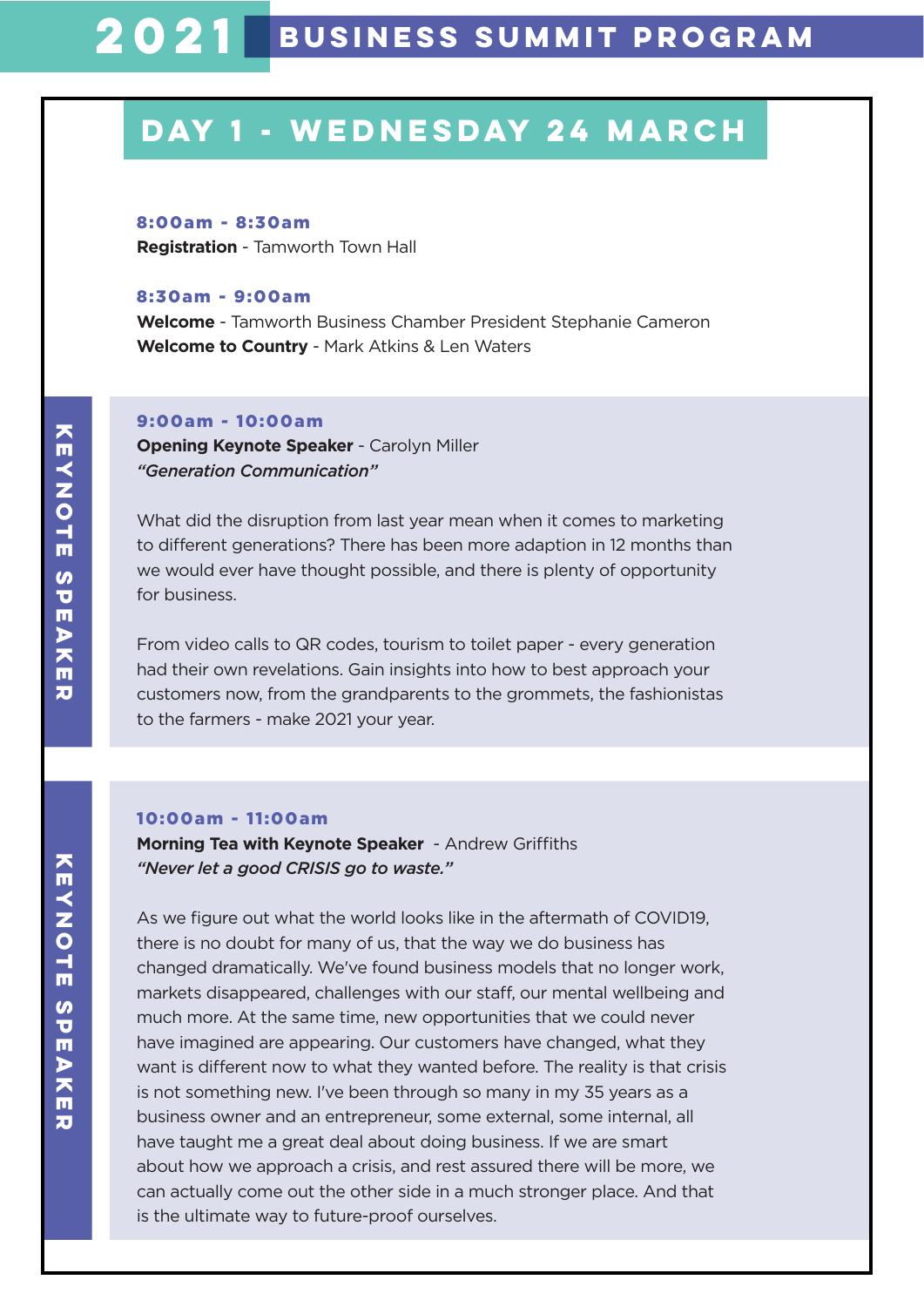### 11:00am - 12:30pm

**A)** *"Maximising your accounting system - how to make the most of your financial data"* - Derek Repp Sponsored by**Roberts and Morrow**

Derek Repp's workshop is centred on how most businesses, even in 2021, continue to use financial data primarily for compliance purposes only, as opposed to turning that data into a performance driving tool for their business'.

**B)** *"Finding people who fit, and keeping them"* - Christine Shwery Sponsored by **JOBLINK Plus**

When you imagine your workplace in 2025, who do you see? Is the team you have now (especially if it's just you!) going to cut it, or will your business growth be cut off? From emerging leaders through to existing managers and senior leadership teams, this workshop will ask you to be honest about your business culture, and if your business is a place people want to work. Talented people get to choose their jobs, and are increasingly after much more than a competitive salary. If you can get the talent to come to you, will you be able to keep them?

**C)** *"Employment Law Fundamentals/101"* - Kate Thomson Australian Business Lawyers & Advisiors (ABLA) Sponsored by **WorkforceXS**

This session would be targeted to small business who don't necessarily have a HR function (or an established one).

### 12:30pm - 1:30pm

**Working Lunch with Keynote Speaker Sponsored by Cloudwize**  *"Cybersecurity is more than a technical solution"* - Emily Carr

Cybersecurity attacks have been growing in number and impact for years, but have ramped up dramatically during Covid. Too often, business leaders assume cybersecurity is solved by their IT team, but cybersecurity is everyone's responsibility.. This workshop will help you to better understand today's cybersecurity landscape and how you can build a cybersecurity aware culture that protects your business and your people.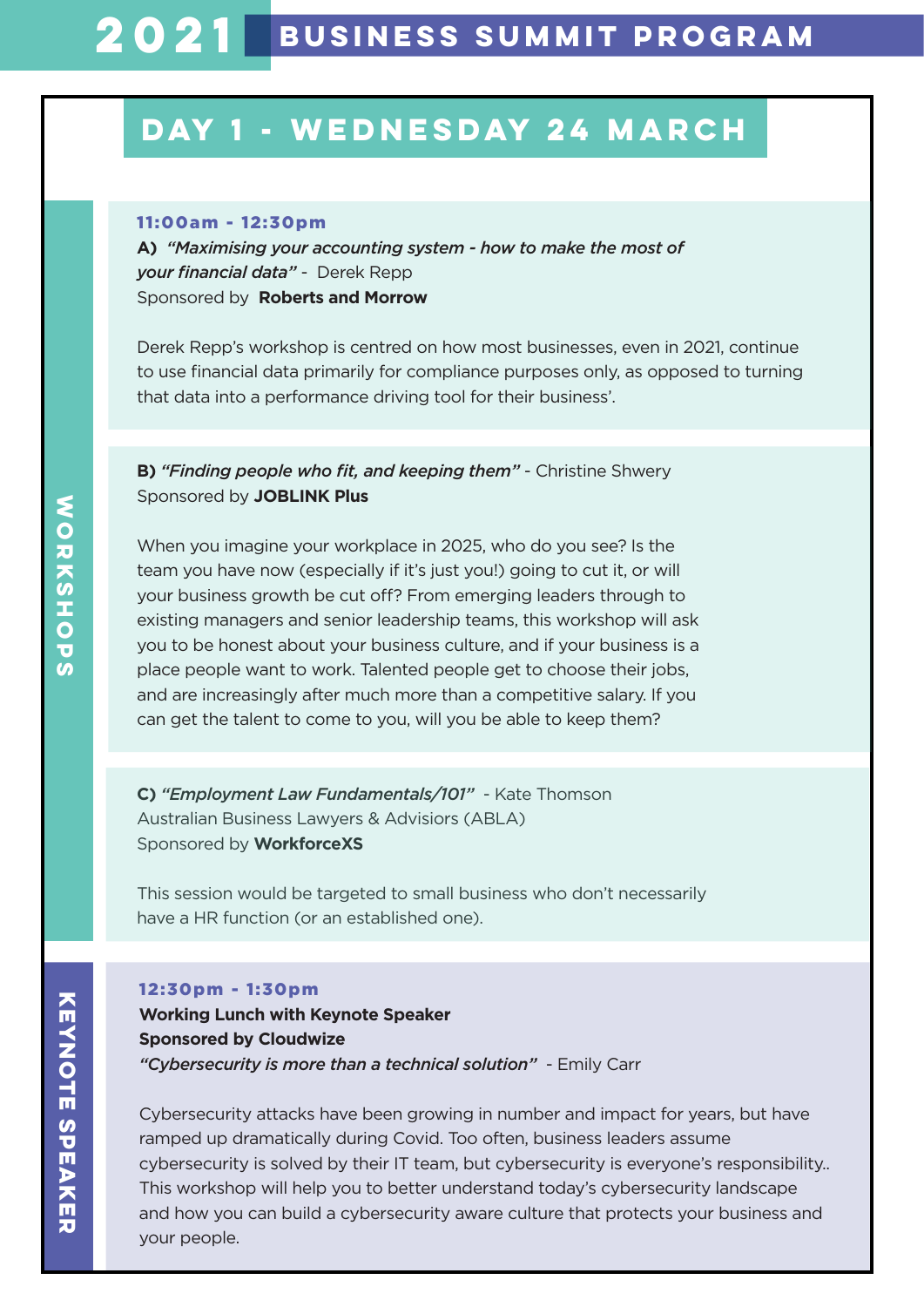### 1:30pm - 3:00pm

**A)** *"Branding Masterclass"* - Carolyn Miller **The Honeycomb Effect** 

How is branding different to advertising? And why should you care? Learn about the power of brand, and how to make it work for your business. Some of the specilist areas include:

- The brand is not just the responsibility of the Marketing Department
- You impact the brand
- The brand has value, in real monetary terms
- Your brand is not defined by you, it is defined by your consumers
- Your brand is not your product, and it is unique to you
- Your brand lives in your product experience as much as your advertising

**B)** *"Employment Law Update"* - Kate Thomson Australian Business Lawyers & Advisiors (ABLA) Sponsored by **WorkforceXS**

This session would be appropriate for businesses of all sizes and will give an overview of recent employment law developments.

**D) "***Easy to do work health and safety for Small Business"* - Jeremy Whyte Sponsored by **SafeWork NSW**

Learn how the Easy to do WHS toolkit can help your small business in becoming safer, healthier and more productive at this SafeWork NSW workshop. If you attend, your business may also be eligible for a \$500 rebate.

Visit **safework.nsw.gov.au/easywhs** for more information.

#### 3:00pm - 3:20pm **Afternoon Tea**